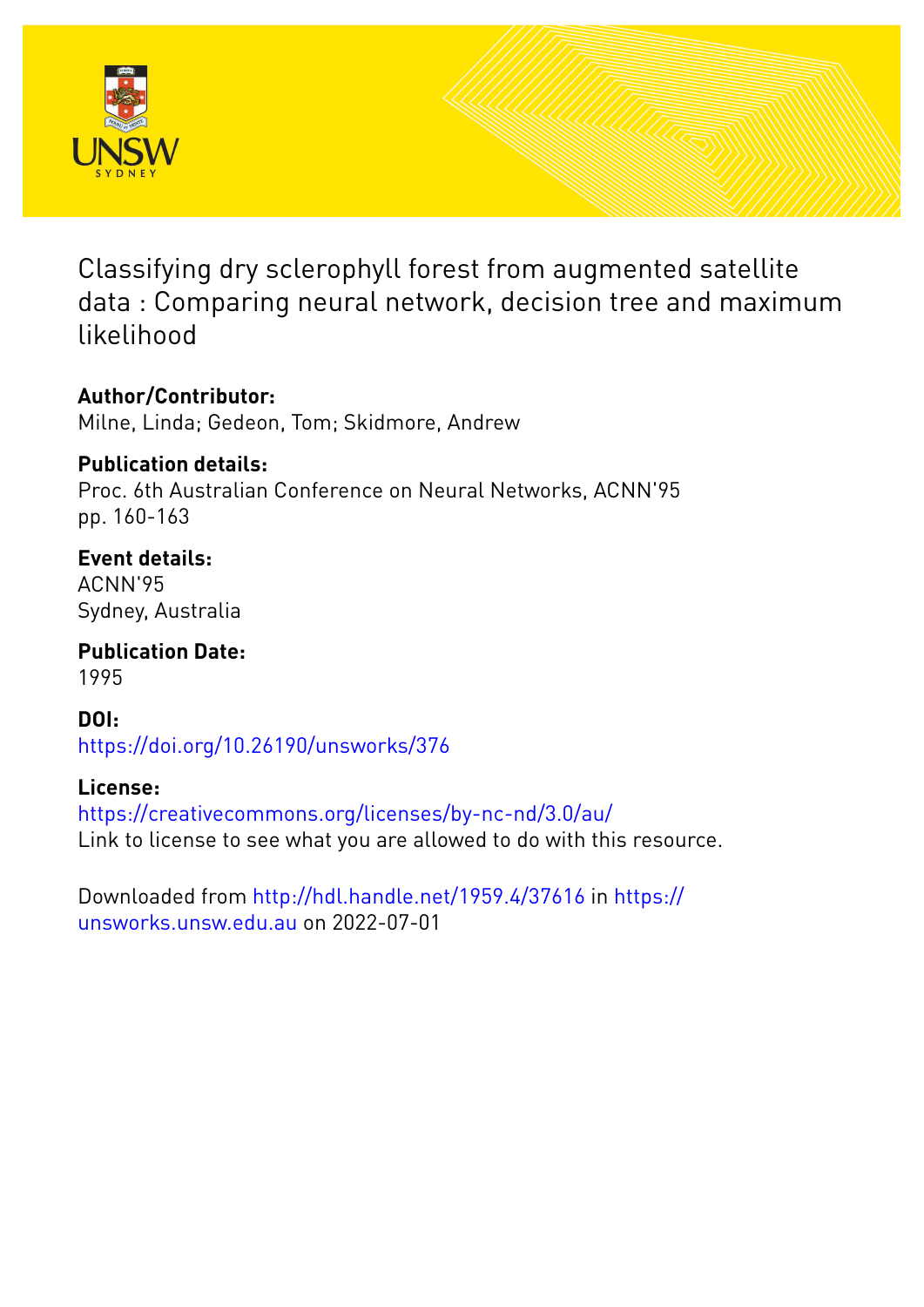#### **CLASSIFYING DRY SCLEROPHYLL FOREST FROM AUGMENTED SATELLITE DATA: COMPARING NEURAL NETWORK, DECISION TREE & MAXIMUM LIKELIHOOD**

**L.K. Milne**1**, T.D. Gedeon**1 and **A.K. Skidmore**2 1School of Computer Science and Engineering 2School of Geography The University of New South Wales

#### **Abstract**

Detailed maps derived from geographical data are becoming increasingly desirable for use in forest management. Many types of data are available for use in generating maps, for example, soil and vegetation maps.

We look at a method for giving high level classifications that can be used as additional data for the generation of more detailed maps, and compare the results with other currently used techniques. We use multiple techniques to increase the reliability and accuracy of predictions.

We describe a simple method of adjusting the balance of false positive and false negative classifications that are produced by the neural network. This allows better integration with non-neural network techniques.

#### **Introduction**

Collecting data for detailed maps from ground surveys over large areas is prohibitively expensive. The areas being studied can also change considerably over short periods of time, so it is desirable to be able to generate maps of forest attributes automatically.

Satellite data has been used quite successfully to distinguish gross features, such as land and water (Omatu and Yoshida, 1991). It has been found that using satellite data alone does not provide sufficient information for more detailed mapping to be done, such as distinguishing forest species (Skidmore and Turner, 1988).

Ancillary data, such as aerial photographs, have been used to augment the satellite data to achieve better results (Skidmore et al, 1994).

#### **The Data**

We are using geographical data which is from an area in the Nullica State Forest on the south coast of New South Wales. The area, approximately 20 by 10 km, is broken up into a grid of 179831 pixels, 30 by 30 m in size.

The data has been collected from satellite imagery, soil maps and aerial photographs. From the aerial photographs it is possible to derive a terrain model and from this derive a number of terrain features. In this case each pixel has a value for altitude, aspect, slope, geology, topographic position, rainfall, temperature, and Landsat TM bands 1 to 7.

For the purpose of training 190 detailed sample plots have been surveyed. This data gives us classifications for 190 of the pixels in the field area. For use in testing we have 70 pixels that have been surveyed in less detail, for which we know the classes.

The data has been preprocessed using a cumulative histogram enhancement technique (Richards, 1986). For each feature, the cumulative histogram gives the total number of pixels that are less than or equal to a given value, for all possible values. The spread of the data in the histogram is smoothed out using the transformation:

$$
v' = b_v * \mathbf{\hat{d}} - 1\mathbf{\hat{e}} / n
$$

where  $b_{\nu}$  is the cumulative histogram bin count for a given value *v*,

> *l* is the number of values required, *n* is the number of pixels, and *v* ' is the value that *v* is mapped to.

Using this algorithm the values were scaled to between 0 and 99 and then divided by 100.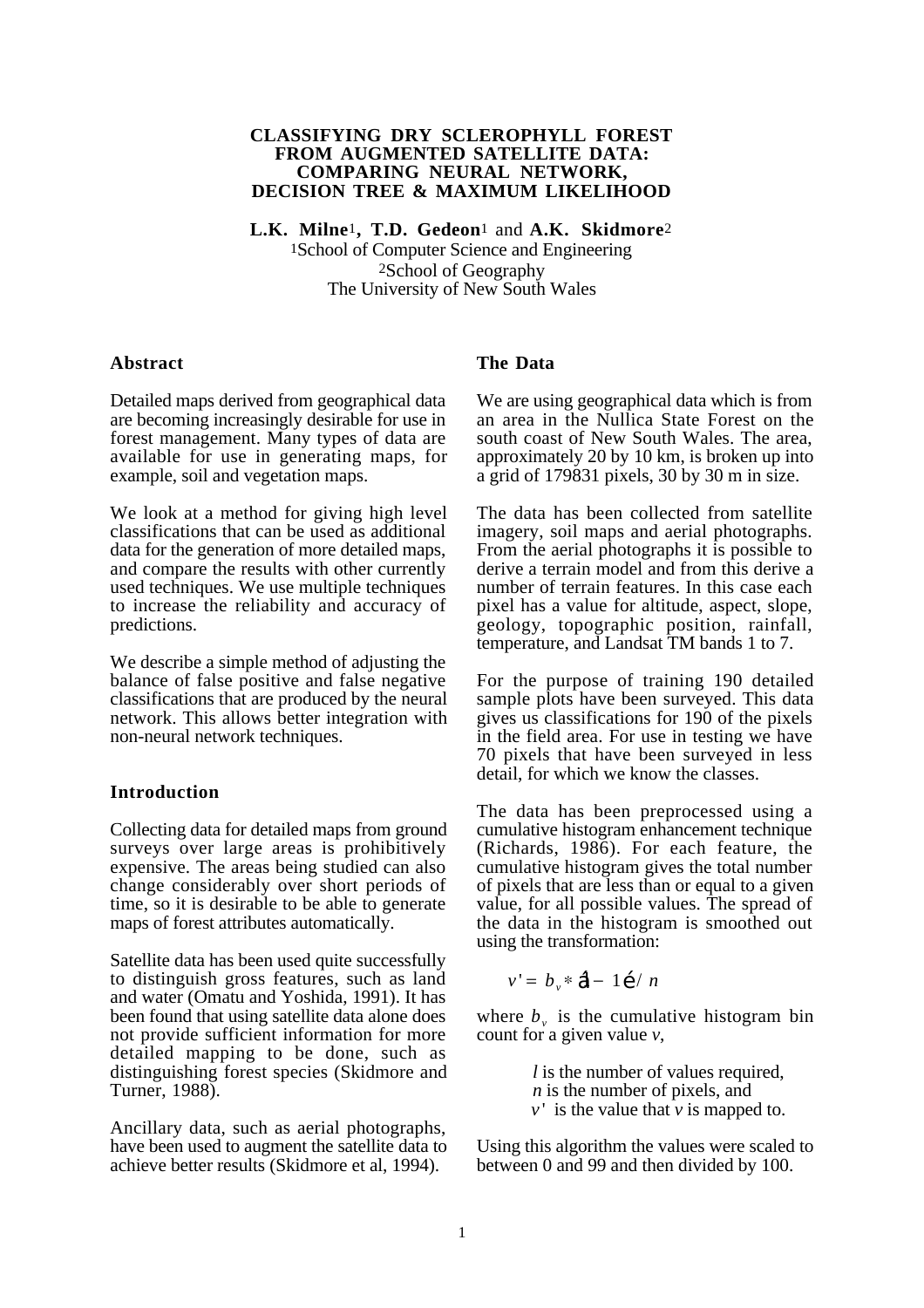The requirement for this preprocessing is demonstrated by the distribution of values for the geology field, in Figure 1.



Figure 1. Geology descriptor distribution

As the aspect values are represented in degrees we have a problem of continuity. An aspect of 0 is north, but so is 360. To overcome this, the aspect is represented using vectors such that each vector is a fixed distance from its neighbouring values (Bustos and Gedeon, 1995). That is, the aspect is encoded in four inputs representing the major compass points, with some smaller input values for the adjacent directions. In this way the distance in the input space between North to NE is the same as to NW and so on.

There are five classes for each of the pixels scrub, dry sclerophyll, wet/dry sclerophyll, wet sclerophyll and rainforest. Initially, we wish to be able to distinguish pixels that contain only dry sclerophyll forest. Of the 190 training pixels, 99 are *Dry*.

#### **Decision Tree Classification**

To derive a set of rules for classifying the pixels the C4.5 program was used (Quinlan, 1993). This is a program based on the ID3 algorithm for generating a knowledge base from a data set.

The default class for pixels not covered by the rules above is Dry. The performance of the rules on the training and test sets is shown below:

Note that 109 out of 190 patterns corresponds to 57.4% performance on the training set, while 46 out of 70 patterns is 65.7% performance on the test set.

It is relatively unusual to achieve a higher value on the test set. This may be due to a higher proportion of noisy patterns in the training set. That is, the test set is from the same population as the training set, but is cleaner.

| C4.5 performance |         |             |                       |  |  |
|------------------|---------|-------------|-----------------------|--|--|
|                  | correct | false $+ve$ | false -ve $\parallel$ |  |  |
| training         | 109     | 81          |                       |  |  |
| test             | $16 -$  | 24          |                       |  |  |

#### **Maximum Likelihood Classification**

Maximum likelihood classification is a statistically based method (Richards, 1993). For each pixel, *x*, the discriminant function  $g_i$  **áx é** is calculated.

$$
g_i \cdot \mathbf{\hat{a}} \cdot \mathbf{\hat{e}} = -\ln \left| \Sigma_i \right| - \mathbf{\hat{a}} \cdot - m_i \mathbf{\hat{e}} \cdot \Sigma_i^{-1} \mathbf{\hat{a}} \cdot - m_i \mathbf{\hat{e}}
$$

The class *i* given to a pixel is that with the maximum value that is over the threshold:

$$
T_i = -4.774 - \frac{1}{2} \ln \left| \Sigma_i \right| + \ln p \, \hat{\textbf{a}} \textbf{v}_i \hat{\textbf{e}}
$$

where  $m_i$  is mean of class *i* 

```
\Sigma_i is covariance matrix for class i
```
The performance of the maximum likelihood classification on the training and test sets is shown below:

| Maximum likelihood performance |         |             |           |  |  |
|--------------------------------|---------|-------------|-----------|--|--|
|                                | correct | $false +ve$ | false -ve |  |  |
| training                       | 124     | 24          | 42        |  |  |
| test                           | 17      | 14          | 14        |  |  |

The performance is 65.3% on the training set, and only 60% on the test set. This result seems to contradict our possible explanation for the difference in the results between training and test sets using the C4.5 program.

#### **Neural Network Classification**

A number of network topologies were tested by varying the numbers of hidden nodes and hidden layers. There was no significant differences in the classifcation abilites of the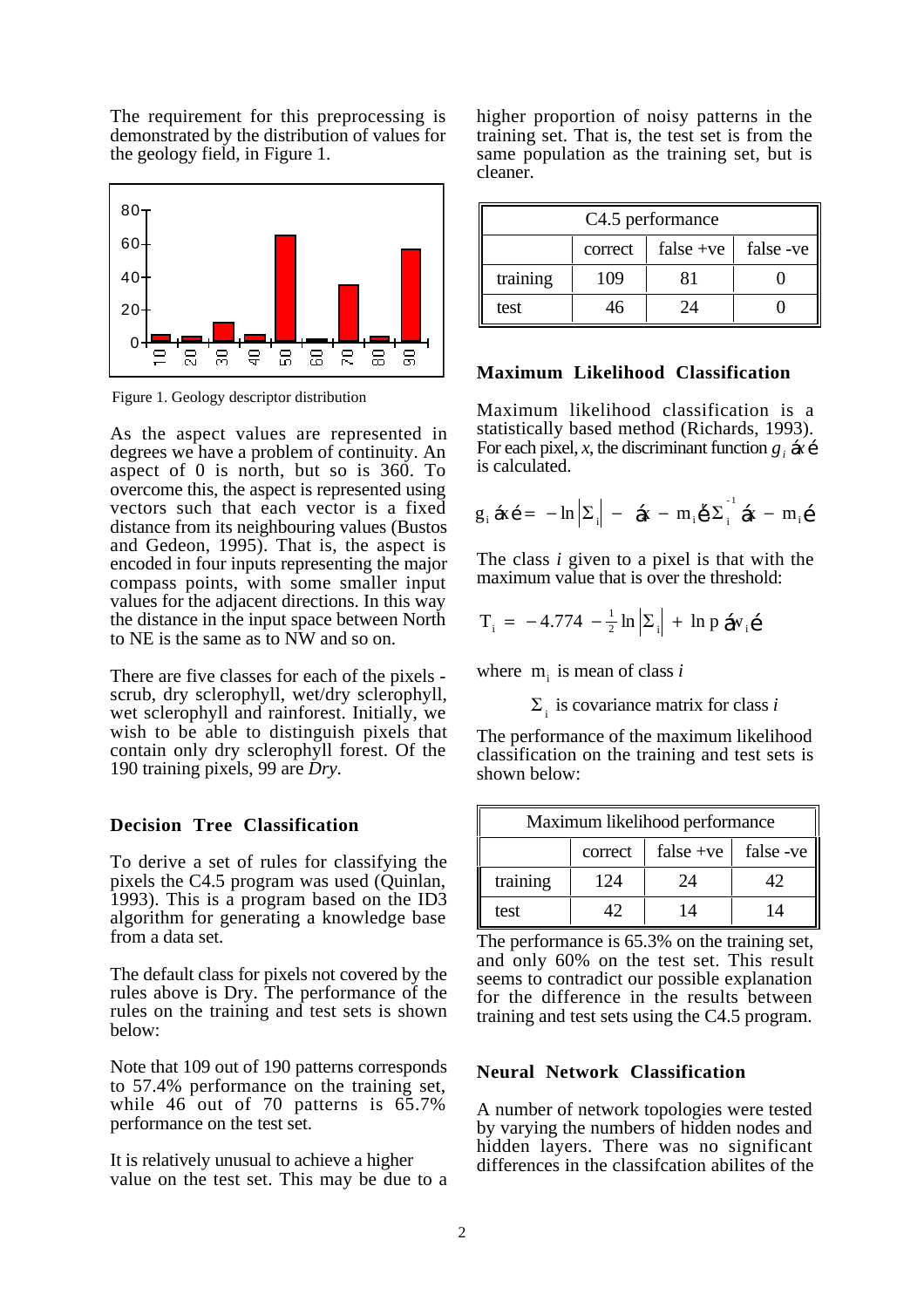topologies. The network we have used is a 3 layer network, with a 17 node input layer, a single 14 node hidden layer and a single node output layer. The 17 inputs are 4 aspect values, altitude, slope, geology, topographic position, rainfall, temperature, and TM bands 1 to 7. We have used a standard backpropagation model, and will subsequently just use the words neural network.

The neural network was trained on the training set, until the error on the test set was minimum, to avoid overtraining on the training set. The point at which to stop training was confirmed by a cross-validation performed on the training set.

Kogan (1991) has shown that a neural network trained for categorisation such as ours, can not be used for scoring. That is, we can not use the value of the output node as a confidence factor. If we wished to do the latter, we would need to train networks explicitly using the probabilities of class membership.

One subtle consequence of Kogan's work which we have not seen elsewhere is that the value of 0.5 as a threshold to distinguish between two classes is not sacrosanct either. Thus, in this experiment we vary the threshold  $\theta$  from 0.4 to 0.75. The results on the training set are shown below, left.

| Neural net performance on the training set |         |             |                |  |  |
|--------------------------------------------|---------|-------------|----------------|--|--|
| θ                                          | correct | $false +ve$ | false -ve      |  |  |
| 0.40                                       | 99      | 91          |                |  |  |
| 0.45                                       | 100     | 90          | 0              |  |  |
| 0.50                                       | 100     | 90          |                |  |  |
| 0.55                                       | 107     | 81          | $\overline{2}$ |  |  |
| 0.60                                       | 113     | 47          | 30             |  |  |
| 0.65                                       | 89      | 17          | 84             |  |  |
| 0.70                                       | 90      |             | 99             |  |  |

The test set results are shown above, right.

The results for the standard threshold of 0.5 are similar to the C4.5 result, with performance of 52.6% on the training set, and a performance of 65.7% on the test set. The network seems similarly to have chosen the *Dry* category as default.

We have varied the threshold θ, between 0.4 and 0.75.

With a threshold of 0.7, the network performance on the training set has dropped slightly, and dropped noticeably on the test set. Note the situation with respect to false positives/negatives has essentially reversed. Where at a threshold of 0.5, there were no false negatives, at a threshold of 0.70 there are no false positives. Note that the threshold of 0.6 maximises performance on the training set without degrading the performance on the test set, with quite roughly similar numbers of false positives and negatives.

For our purposes, in combining the evidence from multiple sources and to thus arrive at better classifications of the forest supratype, we are more interested in producing low numbers in the false positive category. At the threshold of 0.7, the performance on the test set is only 34.3%, but all errors are false negatives. That is, any pixel categorised as *Dry* is a member of the dry sclerophyll forest supratype. Of course, the pixels classified as *not Dry* will include some pixels which are incorrectly labelled. Using the two threshold values of 0.5 and 0.7 allow us to classify some pixels accurately. Intuitively, what we are doing is finding the boundaries of the overlap regions of the classification.

| Neural net performance on the test set |         |             |                   |  |  |
|----------------------------------------|---------|-------------|-------------------|--|--|
| θ                                      | correct | false $+ve$ | false -ve         |  |  |
| 0.40                                   | 46      | 24          |                   |  |  |
| 0.45                                   | 46      | 24          | $\mathbf{\Omega}$ |  |  |
| 0.50                                   | 46      | 24          | 0                 |  |  |
| 0.55                                   | 46      | 23          | 1                 |  |  |
| 0.60                                   | 46      | 16          | 8                 |  |  |
| 0.65                                   | 37      | 3           | 30                |  |  |
| 0.70                                   | 24      |             | 46                |  |  |

We have found these boundaries by looking at the number of occurrences using the test set, moving and stopping moving the threshold in a fashion analogous to the use of test sets and their error values as a validation test to terminate training. Clearly, by setting the threshold to 0.0 or 1.0, we can trivially maximise or minimise the values of the false